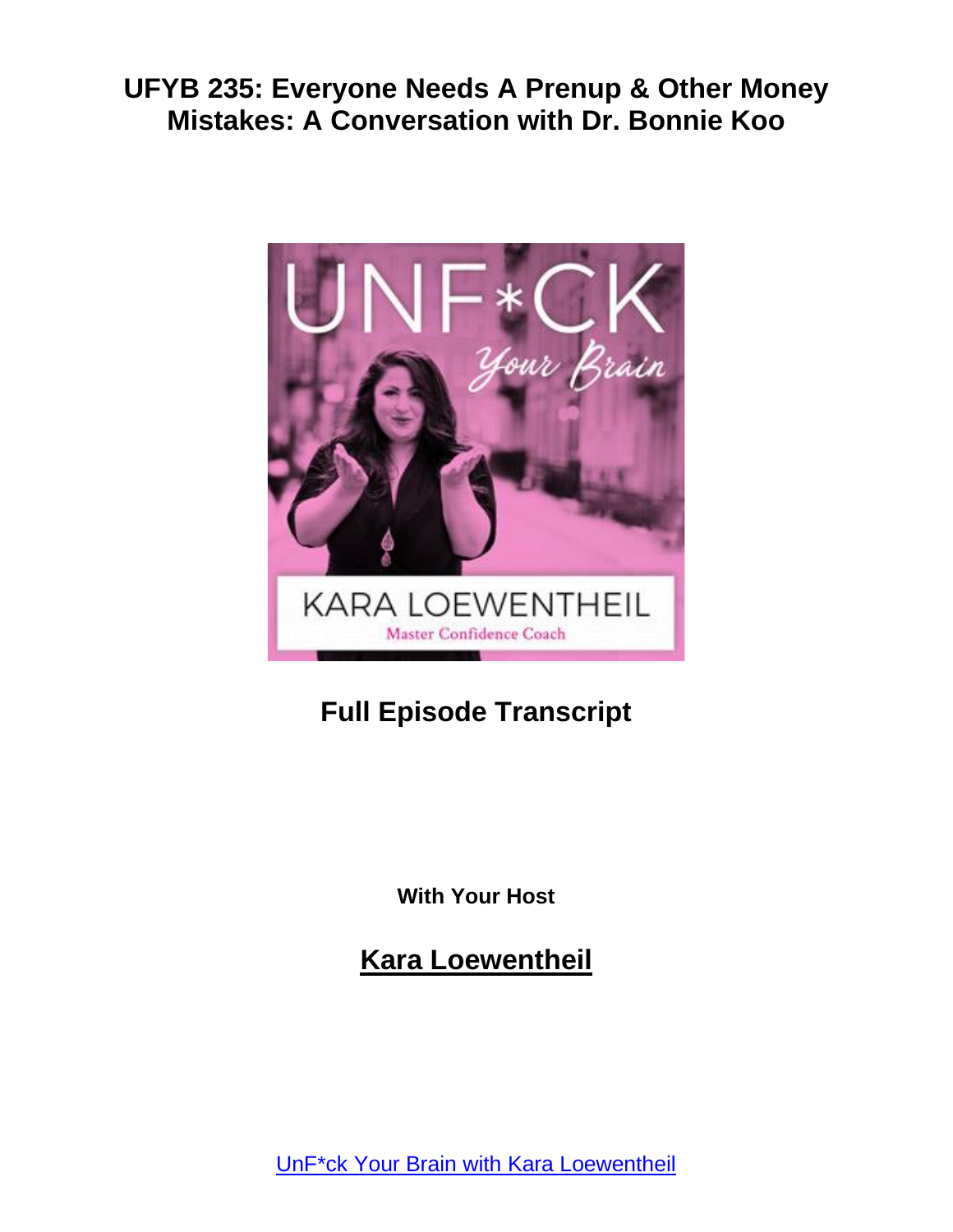Welcome to *Unf\*ck Your Brain*, the only podcast that teaches you how to use psychology, feminism, and coaching, to rewire your brain and get what you want in life. And now here's your host, Harvard Law School grad, feminist rockstar, and master coach, Kara Loewentheil.

Kara: Alright, my chickens, this is the week of money talk. I did an interview with the Pursuing Her Purpose podcast, I think it's called, all about money mindset. And today we are talking with one of my favorite money coaches, Bonnie Koo, MD, also a graduate of the Advanced Certification Feminist Coaching. She is a wealth coach, a physician, soon to be a master coach and the founder of Wealthy Mom MD. Her mission is to teach and empower women with the cognitive tools to create wealth. She is a CEO and a thought leader on the topic of wealth for women.

And she has a book out called Defining Wealth for Women and that is what we are going to talk about. I love the subtitle to this book. First of all, you specified it's a noun which I find very helpful. I like to know my book titles. And then the subtitle is Peace, Purpose and Plenty of Cash. So, can you start us off by just telling us kind of how you came to write the book? How did this become your topic? And then what led you to want to write the book about it?

Bonnie: Yeah. So, I think you just wrote a book so you know it's a journey.

Kara: I have not written a book. I have only signed a book contract. So, the hard part is still to come.

Bonnie: Yeah. So, I actually had the idea to write a book when I was just starting out my business. And it would have been a very different book. It was going to be a female, a woman's handbook of money. So, it was going to have a lot of how to do things and specific things like if you're a single mom and prenups and things like that which people don't talk about in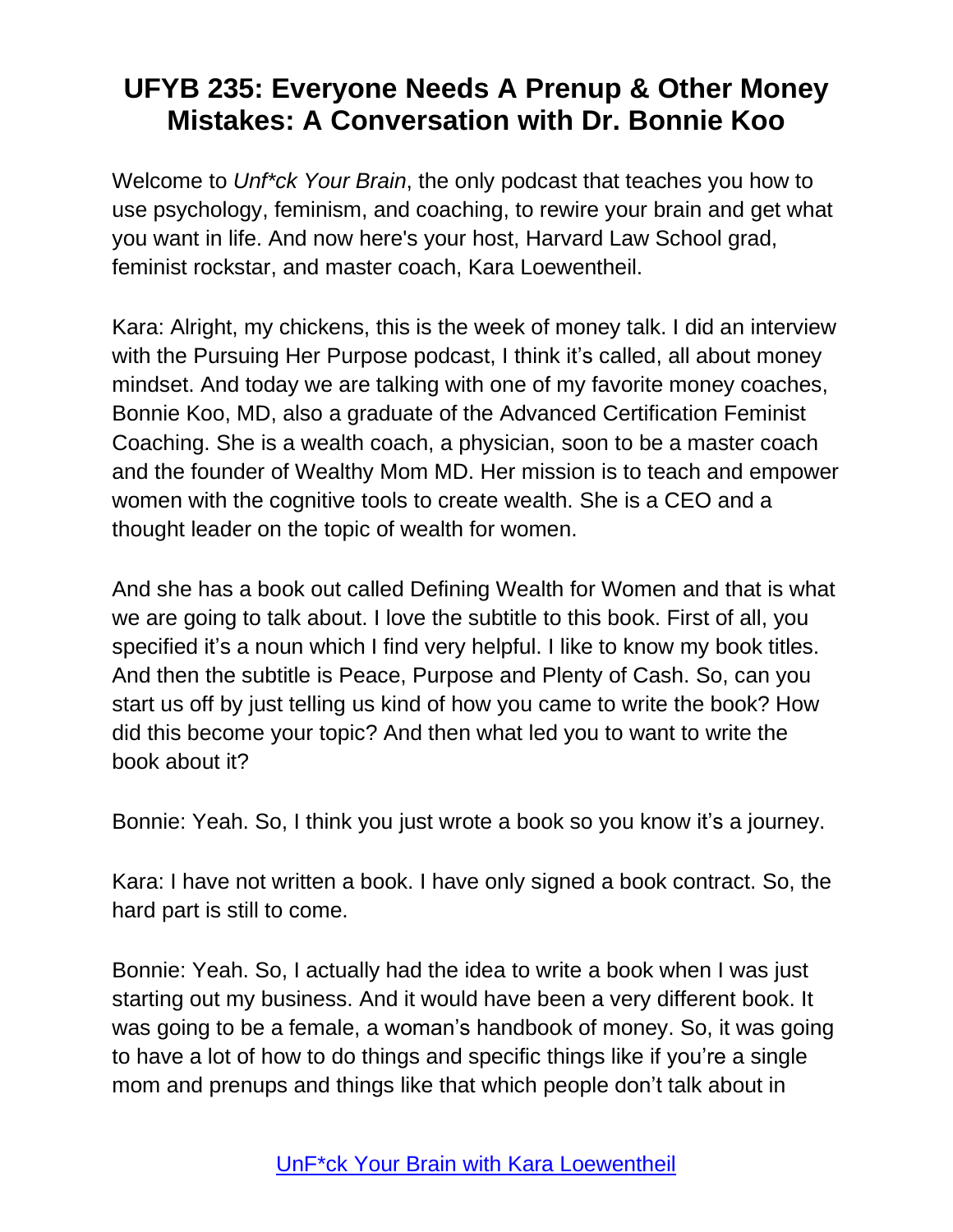general. In fact, I find that if you bring up a prenup people usually bash you and say, "You're just thinking your marriage is going to end." Even though the divorce rate's not zero, that's what I usually say.

Kara: Right, and also people have business contracts all the time even though you know that a business partnership might end.

Bonnie: Yeah. And I even wrote the proposal and learned all the things about how to submit it. But then I was like, "No, not ready. Also, the whole writing the book part because you have to write a book.

Kara: Yeah, that's one of the biggest downsides of a book in my experience so far.

Bonnie: Yeah, I'm like, "That's a lot of work." So, then I put it aside which I think was the way it was supposed to happen because I evolved, my brand evolved. I started out my business as actually just educating. Hey, this is a Roth IRA, hey, this is compound interest. I mean first of all no one tells us how money works. I mean some places, high school have a class but generally speaking no one teaches you. People don't talk about it. Your parents probably didn't teach you because they don't know anything either.

And so, it becomes this self-perpetuating thing. And I work with physicians who are high income earners and I think there's a lot of shame that I make a lot of money but I don't know anything about it but let's not talk about it and not learn about it because no one else talks about. And then I actually took your certification and it would have been a very different book without your certification because I think I was in the middle of writing it when I was taking your certification. And so, I was able to sort of weave in some history.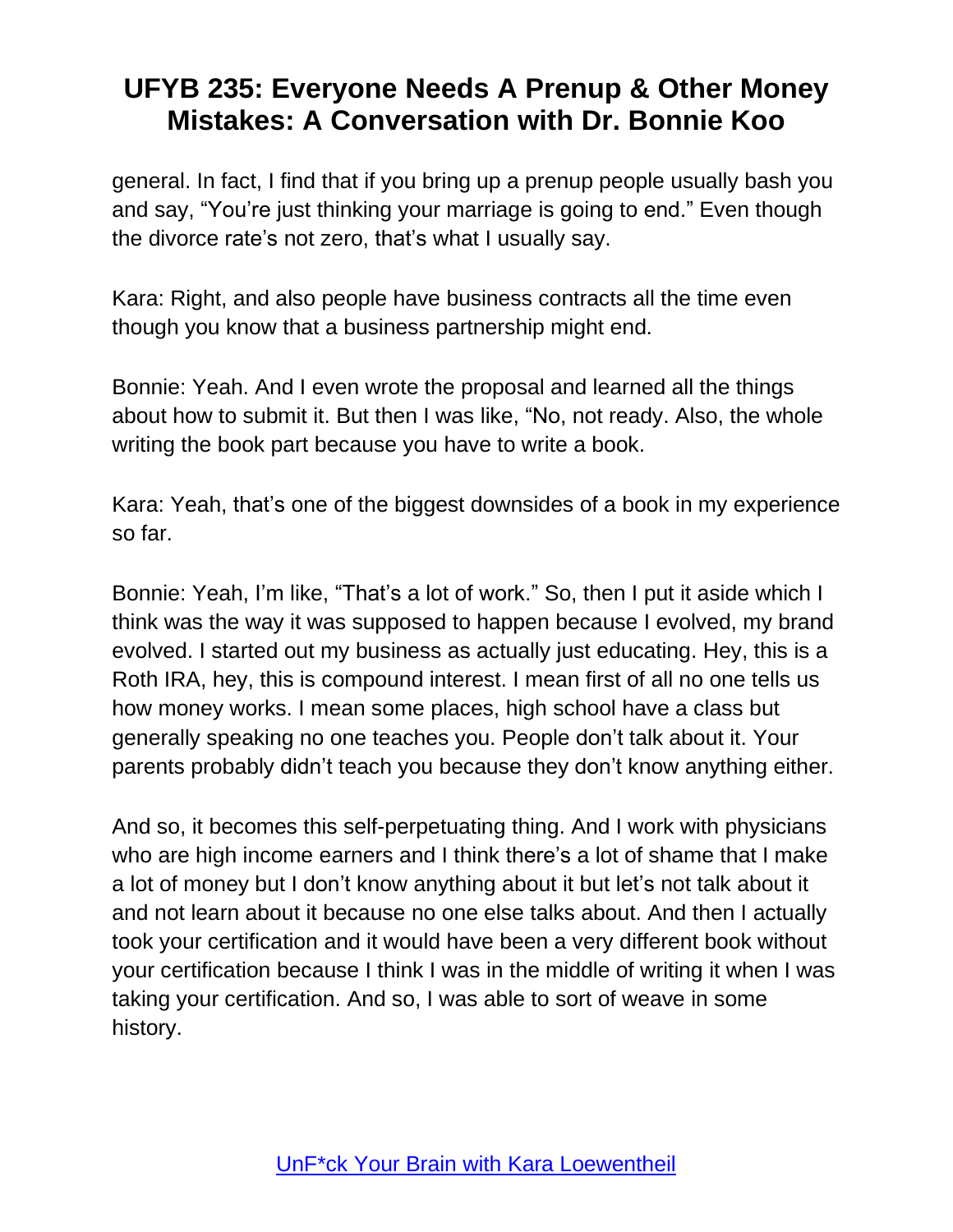And as you know, I think it's important that women know that because then it's like, no wonder this is going on and it just normalizes why you don't know anything.

Kara: So, tell us more about that. What is that kind of history and context that women need to know for their kind of feeling of overwhelm, or confusion, or irresponsibility around money?

Bonnie: Yeah. Were you asking me what that is?

Kara: Yeah. Tell us about kind of what you learned about in the book and what that context is.

Bonnie: Yeah. I mean first of all it's millennia of history. Basically, since the humans roamed the Earth, women were literally not allowed to own money or even use it. And then obviously this is different depending on where you were, Greece, whatever, the UK now.

Kara: Different cultures have some different rules but there's some similarities too.

Bonnie: Yeah, for the most part, yeah, it was just not a thing. Men owned all the wealth and then when you married a man you literally became their property. I mean if you look at dowries, all that kind of stuff. And then we focus on the US and that's where we both are. And I found some fascinating facts. Some from your program but also just looking up stuff. There's some really weird laws out there that are still there. I think in the book I wrote that. In Alabama it's actually legal to beat your wife as long as it's not more than once or twice a month.

Kara: Still?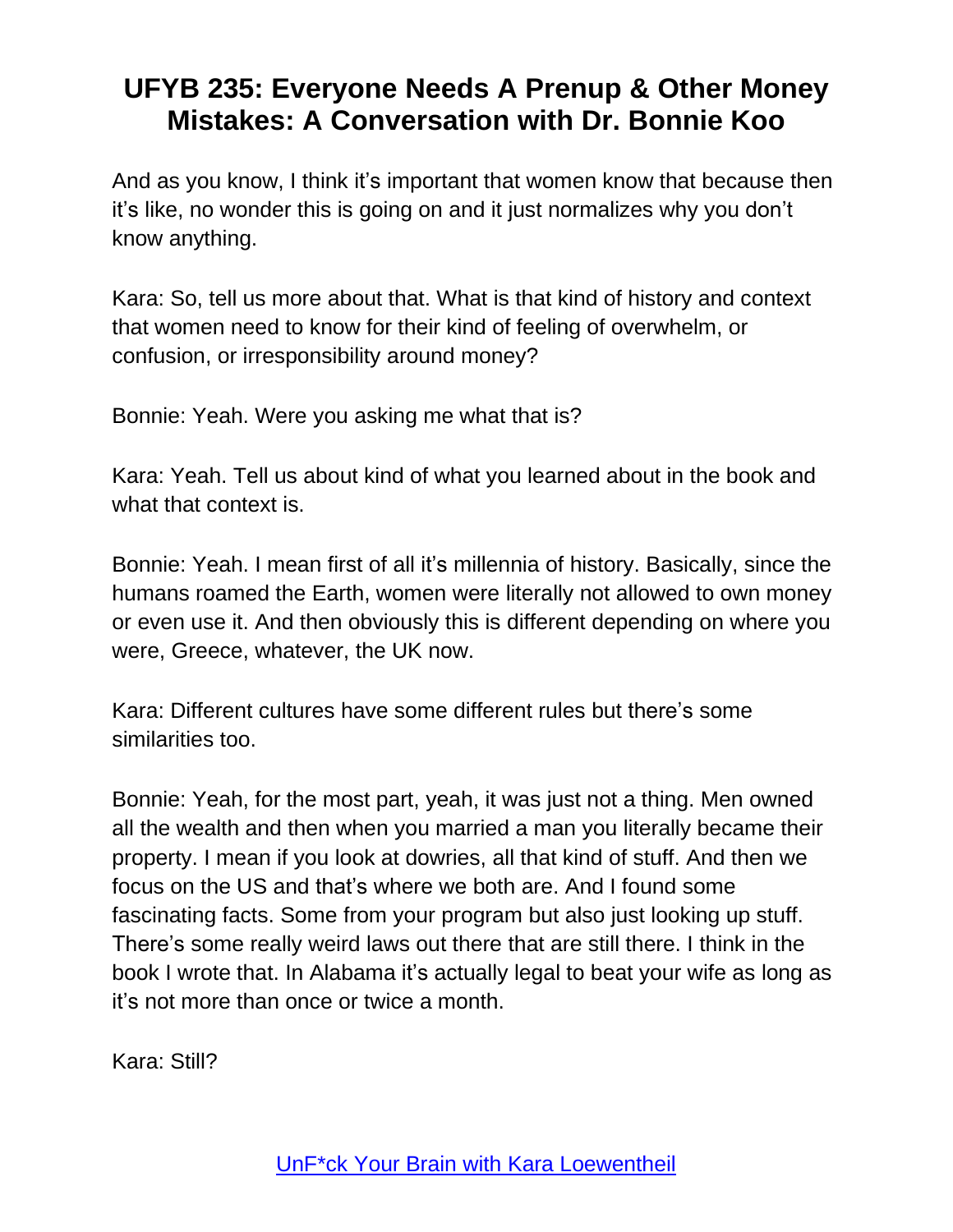Bonnie: It's still there apparently but I don't know, I found that really weird. Because a lot of these laws, don't, they're just there.

Kara: Right. They're just on the book and they're kind of – what's it called, when an organ no longer does anything? It's a vestigial, it's just sort of, right, nobody's enforcing them, nobody's calling on them. But you would think they would remove some of that stuff.

Bonnie: And then 1974 which isn't that long ago in the scheme of things. I was born in 77 so this all affected our moms. You needed a man's signature to open a line of credit or a loan and that's just crazy to our generation because we don't even think about that. And I think the history is important. I think a lot of women are somewhat aware of it. Even the concept of marrying for love is a modern idea. But it's still a contract. We were talking about prenups just before, it's still a contract in your state.

And there are consequences if you break that contract. And in the past it was a contract and people understood that. But now people forget that that's a thing until they get divorced and they're like, "Oh."

Kara: Oh, wait. I think we should talk about this more because I actually think this is so important because marriage is one of the most financially impactful contracts that many women ever enter into. And they are not often even thinking about it as a contract. And as you said, women are actively discouraged from thinking about it as a contract and told that that means that they are thinking their marriage is going to fail. And it means they don't believe in love or they don't, whatever.

So, can you talk a little bit about why prenups are so important, what the kind of financial impacts of the marriage contract or of divorcing, ending a marriage contract can be for women?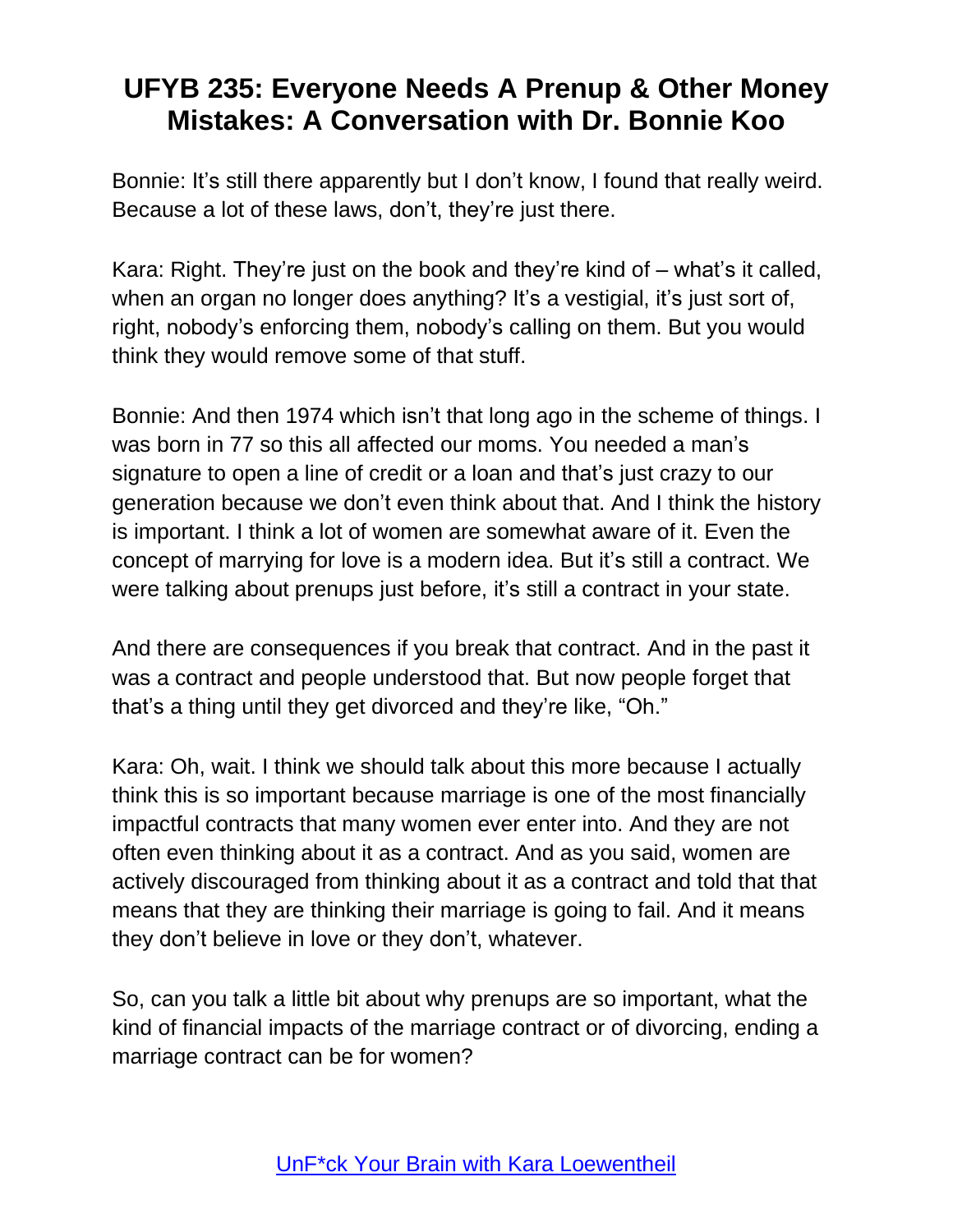Bonnie: Yeah. Well, the first thing I want to say is yeah, that most people have the story, just like you said, it's, why are you doing this? You shouldn't do this, blah, blah, blah, don't think about it, just get married for love. Even though as we said, the divorce rate's not zero, it's not 50%. It's probably between 30 and 40% depending on your demographic. We actually have a drafted prenup. We're not married. And the lawyer that I hired, I mean I love her, she's amazing. And she actually said this sentence which totally changed how I look at prenups.

And she said, "You're creating this contract that's tailored to your relationship because otherwise you're getting the state one size fits all. And you're creating this out of love and the highest respect for this person." And instead of the story that this is thinking your marriage is going to end, I actually think of it as I love you so much, I want the best for you. Here's my proof. That's really how I think about it because here's the thing, every state's different. So, I'm not going to go into the law, and I'm not a lawyer.

But there's two types of, I guess, marriages. There's that common property and there is equitable distribution. And so, California is the prime example of common, I might be saying this wrong but basically…

Kara: Yeah. No, just to clarify, it's like there's two different basically legal frameworks for how marriages work depending on the state. Some states are one way, some states are the other. One is common property. And then the other is equitable distribution.

Bonnie: Yeah. So yeah, you're a lawyer so you remember this stuff.

Kara: Former lawyer, this was also not my area but that's the basic idea. There's two different legal regimes. And what state you're married in or reside in can impact which one is going to happen if you get divorced.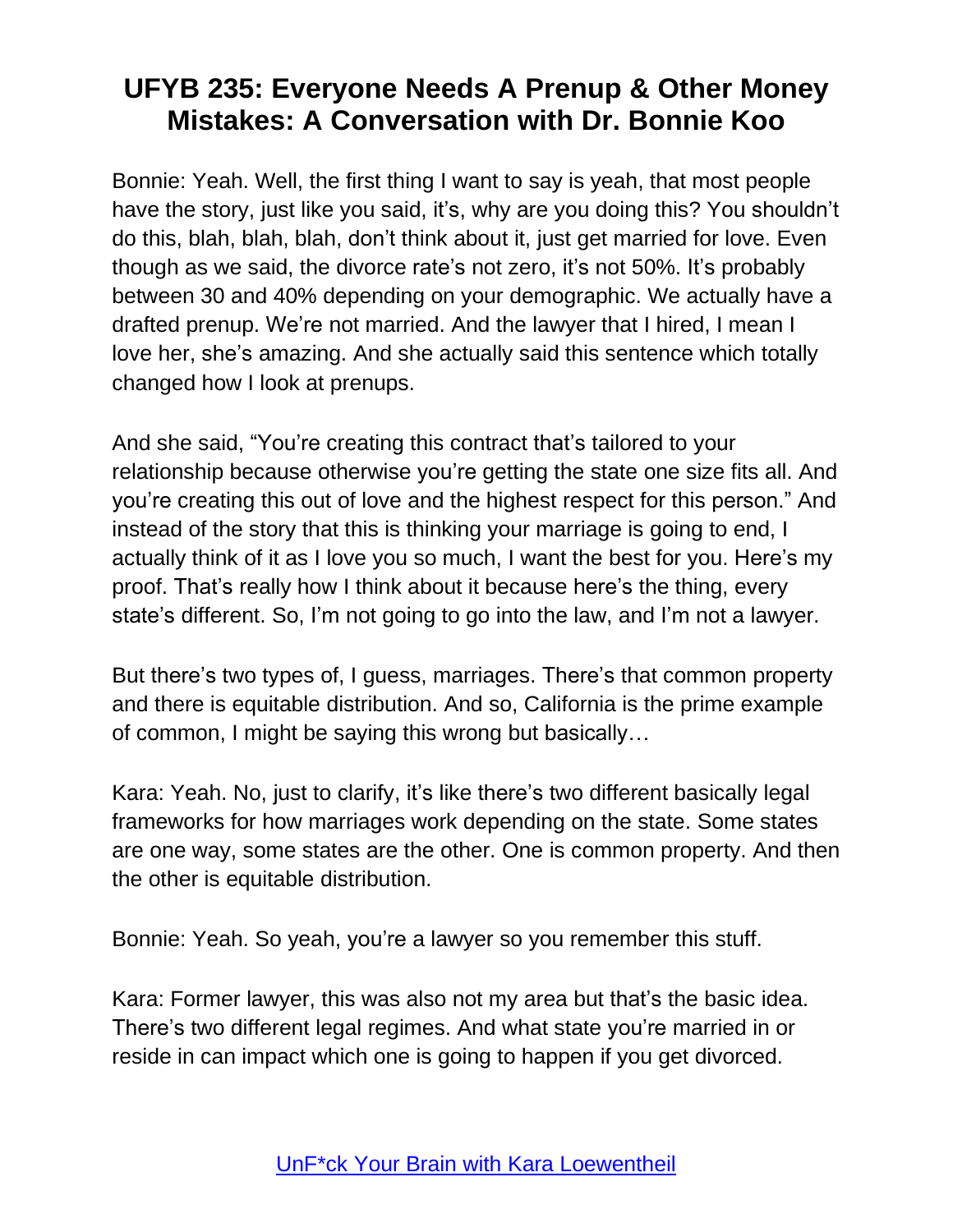Bonnie: Yeah. Also, another thing I like to tell women is you actually already are signing a prenup by getting married.

Kara: Yeah, I think that's such a good point. Marriage is a contract and you're just defaulting to whatever the rules happen to be where you are without even thinking about it or knowing about that. It's a false idea to think that without a prenup you're somehow not entering into a defined contractual relationship. You are entering into a defined contractual relationship you just don't know what the fuck the rules are if you don't set them yourself.

Bonnie: The same thing with estate planning. There's a default will if you don't have one. And every state's different in terms of how they pass property. So yeah, there is a default prenup and you have the ability to create a tailored one that's way cheaper because we all know how expensive divorces can be when there are contesting assets. And so, this is a much cheaper thing.

And I also think it's important for couples to do because then they're actually talking about money before they get married which so many couples don't and then they're surprised their spouse is a huge spender or whatever. So, when I first started, my partner, I think the third day I asked him what his net worth was. Well, not net worth. I asked him, "What are the balances in your 401(k)?"

Kara: Right, yeah. And I think that when you think about it, couples meet at such different points in their lives. And we've been talking sort of gender generalities because overall statistically women in heterosexual relationships are worse off when they come out of divorce financially and men are better off. It's not the same for all types of couples. But part of I think what's so beautiful about having a prenup let's say is that people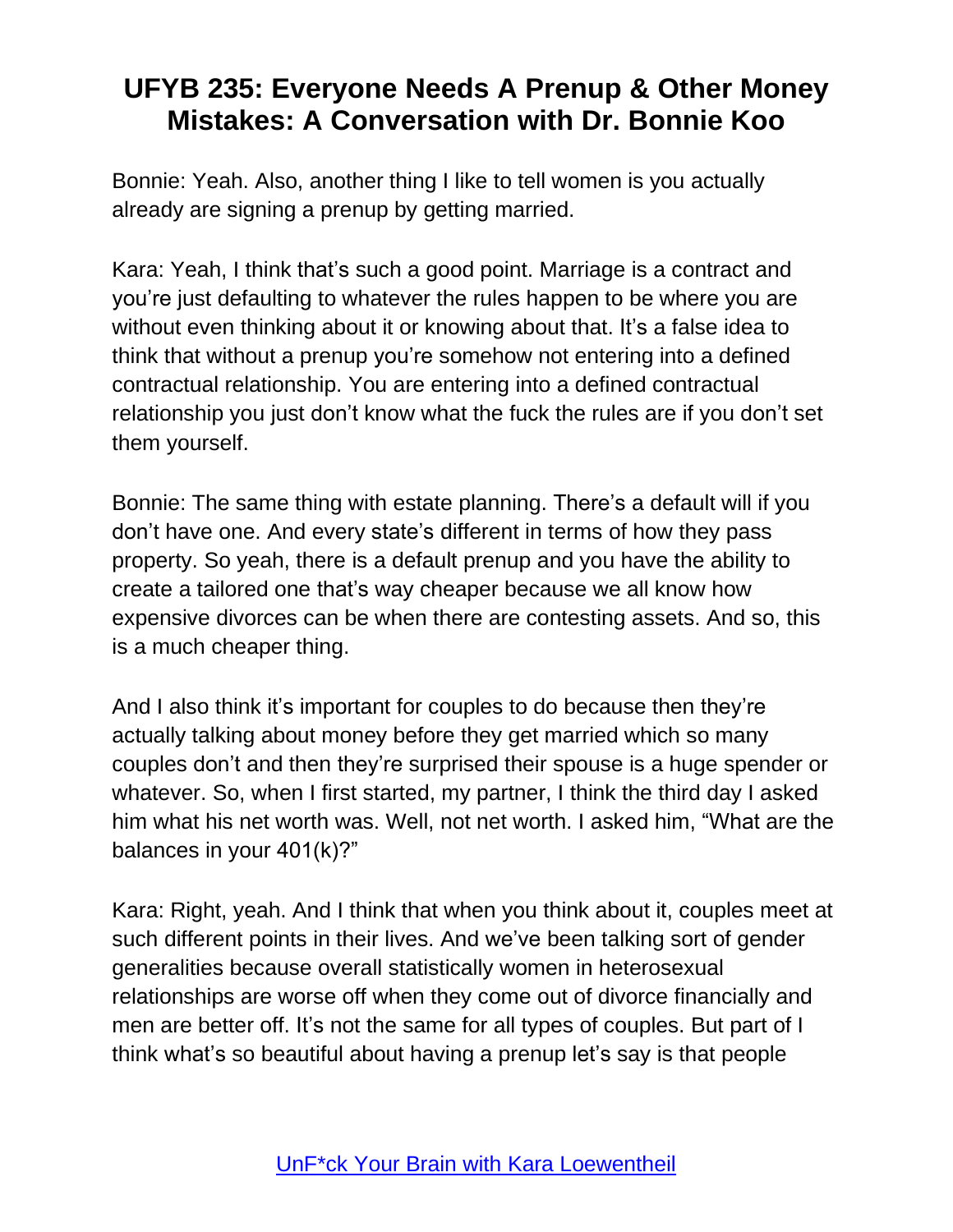meet their partners at such different stages of their lives and they're going to have different levels of involvement and financial involvement.

And it allows you to, I think, as you said, create what you – this is just turning into an episode about why everybody should have a prenup. But I actually think that would change people's lives if that's what this episode was about. It allows you to create an outcome that is appropriate to your relationship, to where the people are in their lives. It's very different if you meet in your 20s and one of you supports the other one through grad school and then blah, blah, blah. Versus if you meet in your 60s and you're both retirees, you had full financial lives before.

You're in a very different place and you can negotiate that differently. And I think that point about the default prenup is so good because this is such a problem with the law in general is that people don't understand that if nothing goes wrong you can do whatever you want. But once there is a problem, whether that's a divorce or a child custody issue, or anything. If a conflict arises that the courts have to do something about, or where the law is involved there will be a set of rules that will be applied that you had nothing to do with.

And it's sort of like people don't think about the fact that in many areas of their lives, if they don't create a different legal agreement they're just going to be subject to whatever is out there already.

Bonnie: And then they're shocked and horrified at what the default prenup is for the most part because it favors, well, it just depends on the states. I don't want to say the generalities. One of the most common objections I hear about prenups is, "Well, when we got married we both had nothing." And I think what they're not understanding about prenups is it doesn't matter if you had nothing because it's really about future assets. It is about prior assets.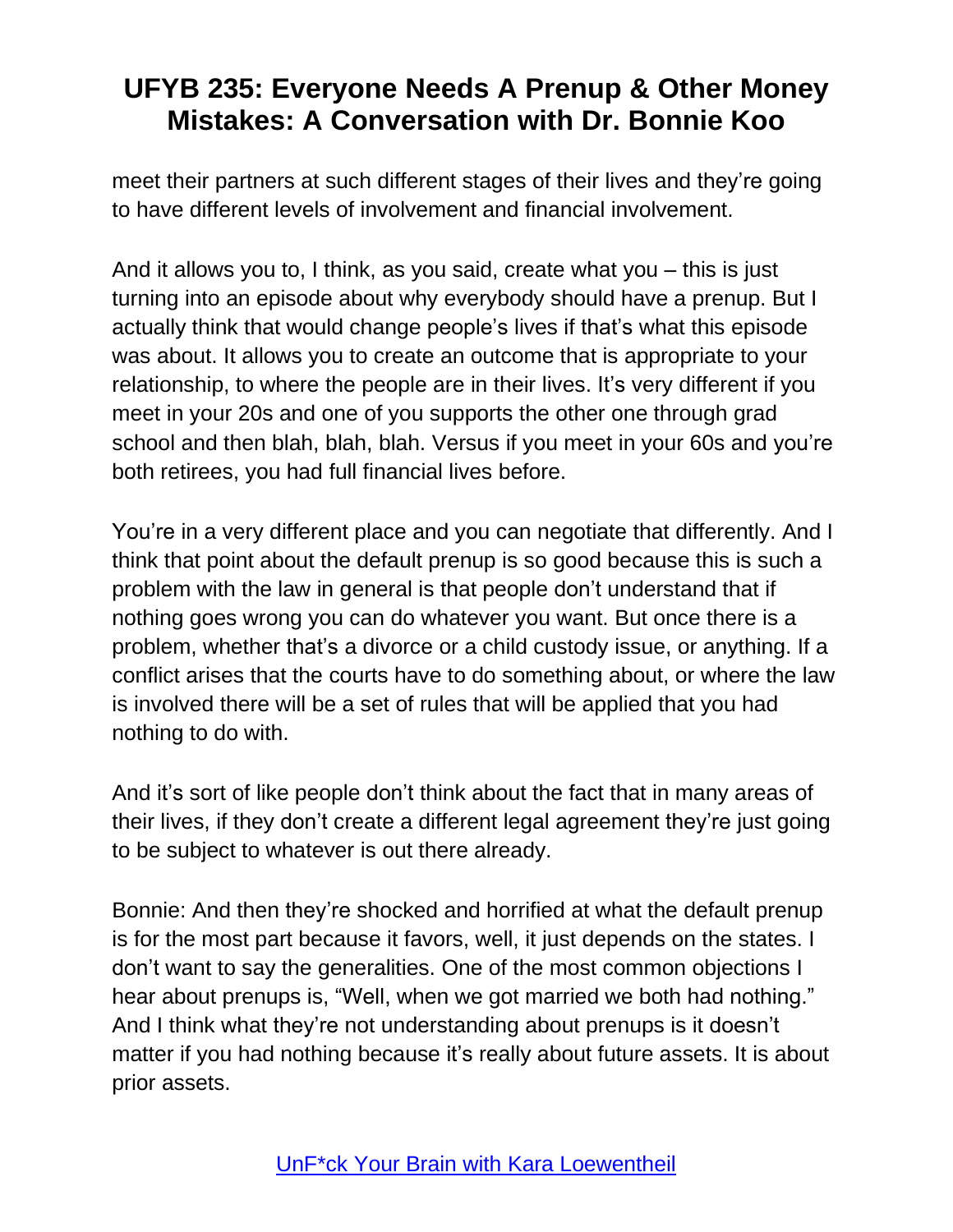For example, a friend of mine who got married in California, one of the things that was in the prenup was any inheritances she gets she gets to keep 100%. So that might be something to play with in terms of that. I think that's important to do because most of us will probably inherit something from our parents no matter what it is. And so, I think it's important to protect that. But the prenup is really for future assets.

So, one of the things, just to give an example from our prenup which hasn't been signed yet. So, we both, we invest in real estate as a couple even though we're not married. And no matter where the source of the money comes from to do it we've decided we're just going to split it 50/50. And it's not complicated but there is a formula to calculate spousal support. And also, I have a business, so to protect that. So, I think these are the things you can put in a prenup. And even if you don't have a business you can put wording in to protect that anyway.

Kara: I think it's such a good point that a prenup is not something that only super wealthy people need to worry about. Women of every economic status statistically if they're married to a man, come out worse at the end of a divorce than the man does. And again, it obviously varies by case. But we're talking about statistical of general population levels. And of course, it does cost money to have a prenup or get a lawyer. But there are templates available. There are things available at every stale, and stage, and income level.

And especially since we're coaches, part of our whole business is being like, "Hey, you don't know what you might accomplish in the next 20 years." Okay, you don't have a lot of assets now, wait till you hire Bonnie or join The Clutch and blow your own mind and create wealth if that's something you want to do. And then what's going to be that arrangement. I mean, and I think it's a super interesting thing about it from the, I'm on the nontraditional point of view where I am straight and my partner is male.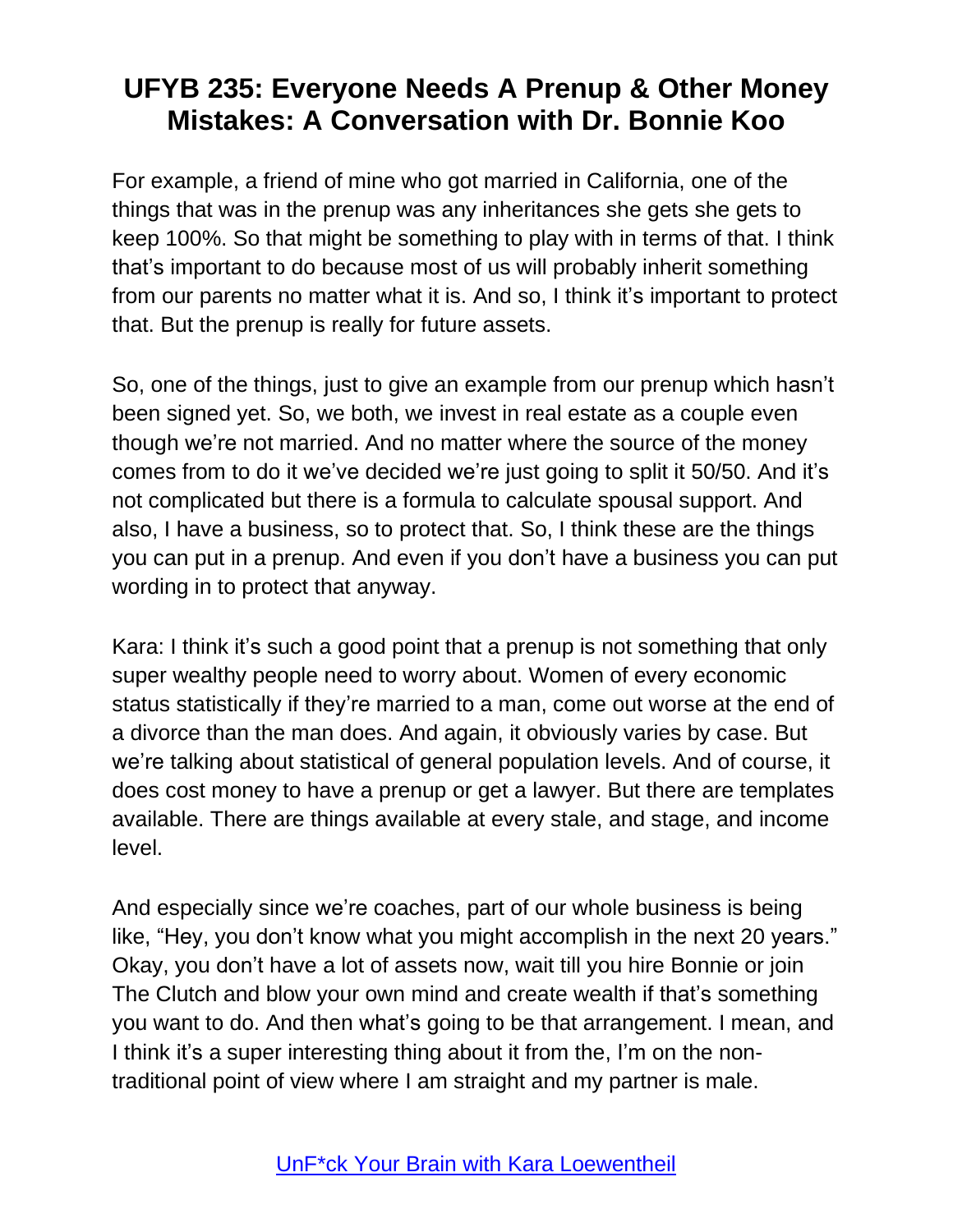But I make way more money than he does. And he's the person whose lifestyle would be much more impacted by something happening if our relationship didn't work out or if his lifestyle is more in flux being with me and would be different. So, for me it is love for both of us. We're not getting married so we don't, at this point, we don't have a prenup. But obviously I think about this in terms of, okay, well, how would I want to think about that if it's 20 years down the road.

Am I setting my business aside? Am I offering support? I think it's not just the person who's going to have less who needs the prenup. It's also an opportunity to clarify upfront what people's expectations are. And I see the couples who go through divorce among my friends and people I know who don't have that, haven't had those conversations. It's so funny, this is a little bit out of left field.

But I was just reading this thing about the end of certain kinds of kink relationships. Where in some kinds of kink relationships where one partner has been given a lot of control over daily decisions that the other partner makes. This is not my form but this is a form that's out there. And I just read this article about how the thing that gets overlooked the most is ahead of time having a protocol for how you handle if that relationship ends because you've created a relationship of mutual and decided upon dependency in some ways.

And you need to have a structure for how to transition somebody back when that's what they've gotten used to. And it's a similar thing, thinking about the end of a relationship in that case, it is not a sign of not care, or not belief in it, or not love. It's a sign of, listen, we're in our best selves right now. Right now, we love each other the most. And I mean maybe not the most, it may get even better. But it's just making decisions from your higher self almost.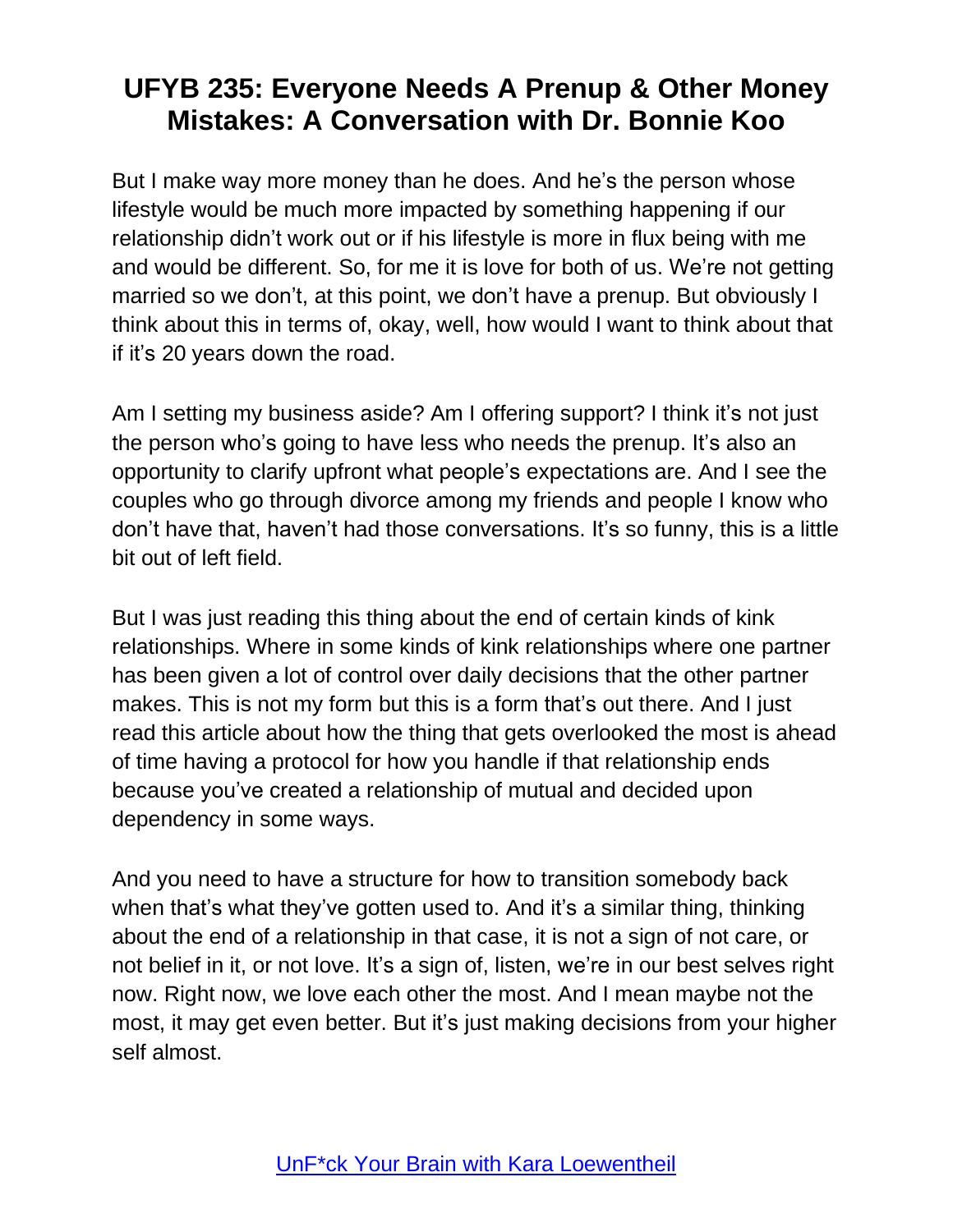It's like wouldn't we want to decide now from the place where our relationship is strong and good and we are thinking with our most generous selves how we want to act when, if things change? Or do we want to just leave it to our unmanaged minds at that point going through this stressful, whatever, upsetting experience? Why would we want to decide it then? Let's decide it now when we are not in the midst of crisis.

Bonnie: Yeah. And I'm so glad I have the coaching tools because let's say we were to separate and we're married, not that it wouldn't be a negative experience. But I just know that I'll be able to handle it a lot more. And hopefully have access to my higher self versus my angry self. And another thing that came up for me is, one of the things I told my lawyer is, "Why wouldn't I want the father of my child and my former partner to be set up if we separated?" That's how I think.

I know people don't think that when they're getting divorced but hopefully when you get married, you do love and care about the other person. And so, to me it's a no brainer. Actually Matt and I joke a lot, I'm like, "Yeah, well, if I'm the higher earner, I'll set you up in a nice, lovely apartment with two bedrooms so you can have Jack over." We joke about that and it's like, why wouldn't I do that if I was able to? But that's what I think now and I'm sure that could change. But that's really how I look at it now in terms of how a prenup can be.

Kara: I think that's so good. And it's so funny to hear, I've had definitely conversations with coaches who are resistant to prenups, "You plan what you eat, you plan your business plans, you plan your calendar but you're going to make no plan at all for what might happen in the most financially and emotionally significant relationship in your life."

Bonnie: And the financial consequences of getting married and separating. There's a lot of weird things that can happen.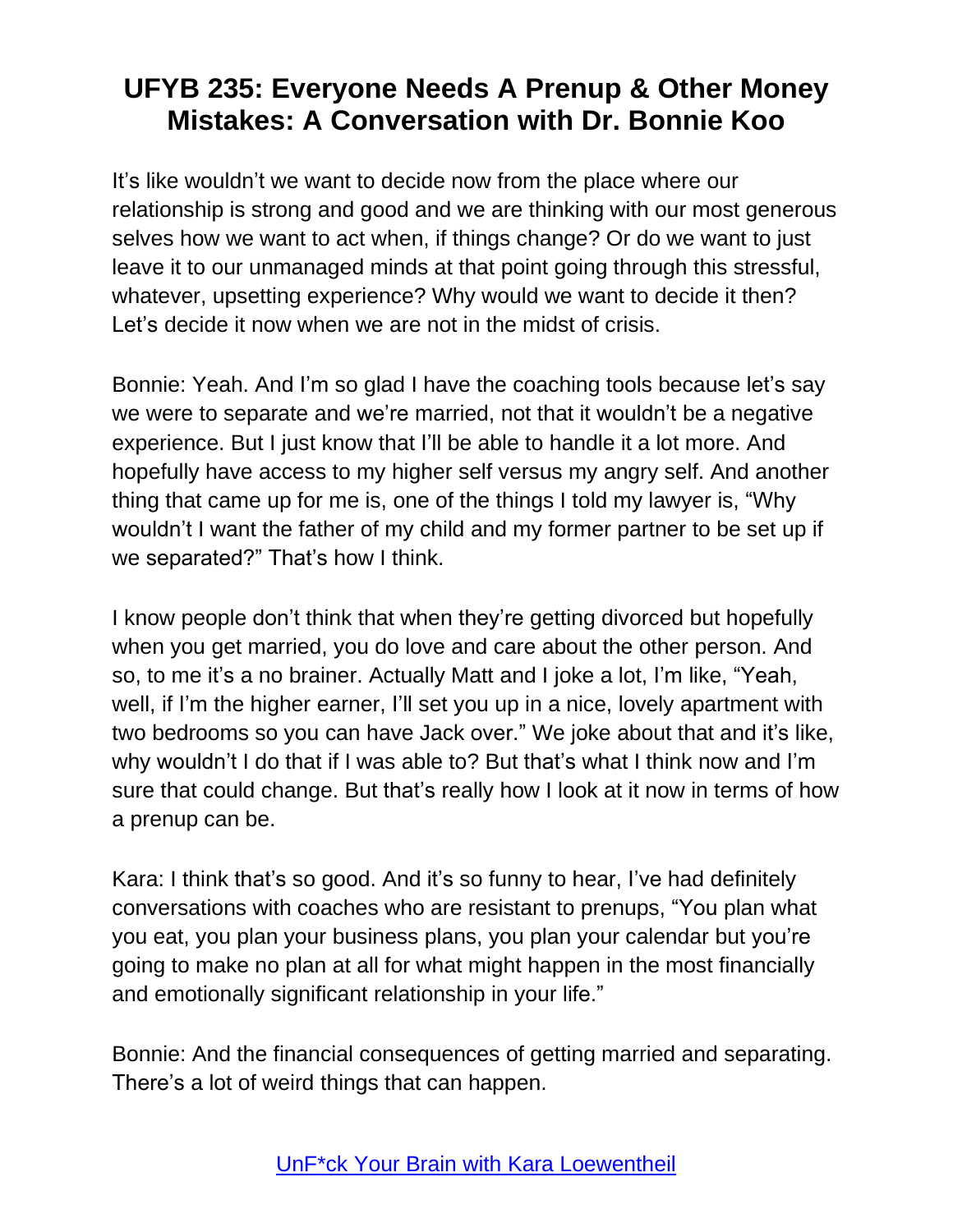Kara: Right, it's like not having a business plan. There's going to be some consequences down the line. You're not going to know what they are until you get there. So obviously we are both big fans of prenups. But what are some other ways that you see patriarchy, basically talking women out of, or socializing them out of taking control of their own financial life?

Bonnie: Yeah. I mean I think a lot of women think it's not their job or place, if they're in a relationship with a man for example. A lot of them will defer to the man. It's not always the case. Because I definitely know people where it's the opposite. And I think it's just this insidious thing. So, I work with primarily, doctors. And so, a lot of them are so afraid to ask to get paid more, negotiate because of the socialization, what people will think. Because a lot of times women are, when they do ask, they're seen as greedy and why are you asking? And you should be happy with what you have type of thing.

And some of them don't even ask because they're worried that's going to happen. And even when they do ask they have so much anxiety about whether they're going to say yes or no. And even when they do ask then it's like what are the consequences of me asking whether they say yes or no? So that's a whole thing. And so, I think because of that, as you know, women get paid less because they don't ask for it. Or they don't even ask.

For example, when I started my first job I actually asked all my colleagues, "Hey, what was your offer? What was your offer? What was your starting salary?" Because I really want to know. And thank fully we all got the same starting salary. Although I did notice, someone who was hired after me, a man and I don't know if this was a gender thing. But I had asked for relocation allowance, a certain amount and they said no but they gave it to this hire after me. So, I'm like, was it a gender thing or was it they just had more money at the time? Who knows? But I think things like that are common.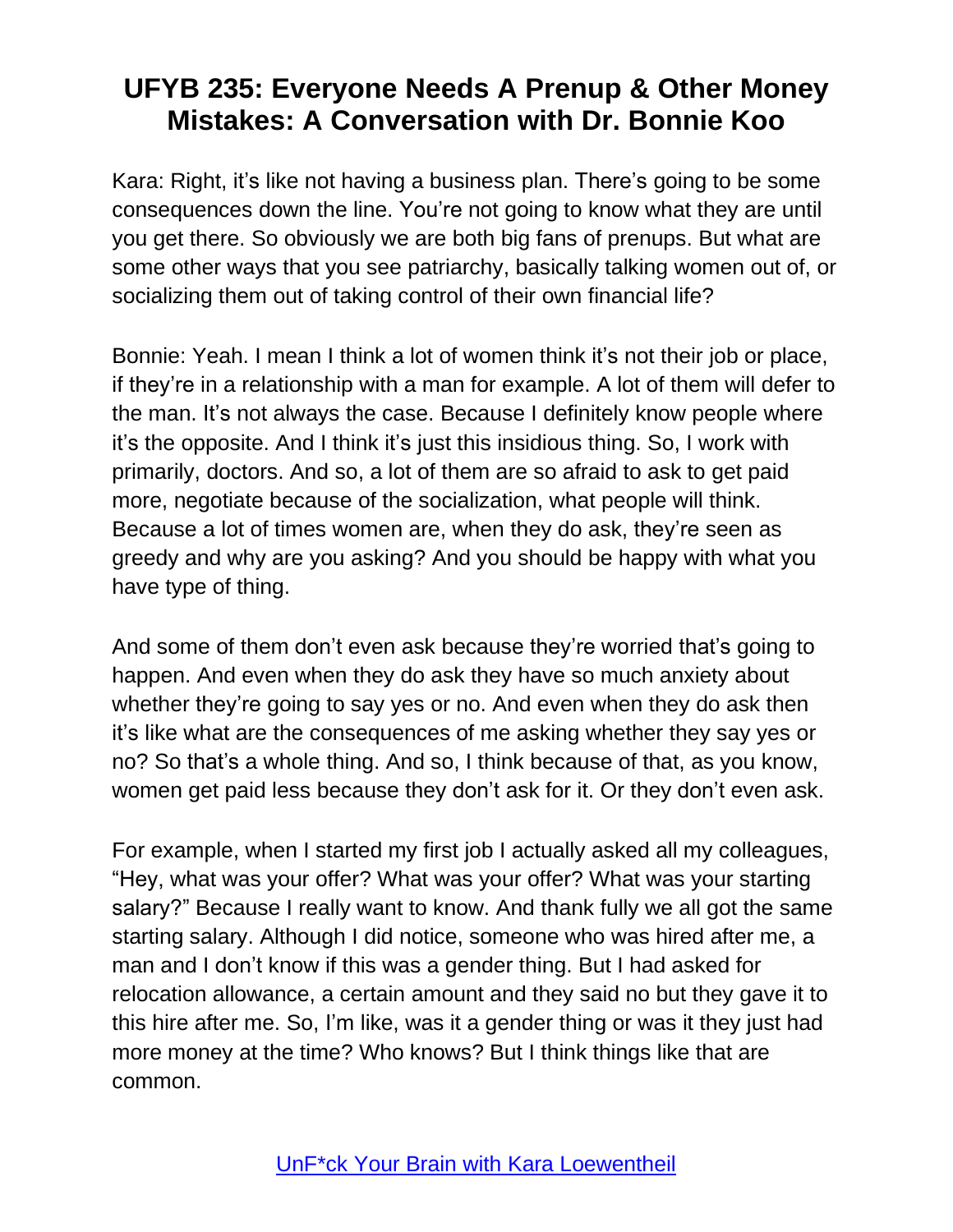Kara: Wait, let's pause there because I think it's important. So, when we say, women get paid less than men across many industries, it's a twofold problem. That's what I'm always trying to articulate on this podcast is partly it's the internalized socialization, women don't ask for it. Partly it's the internalized socialization of the people making the decisions. So, people of their own volition will pay women less or see women as less qualified or whatever. So, it's not that women are the ones causing this whole problem for themselves. But we are causing part of the problem for ourselves.

And that's the part that we can work on with our mindset work while we are also trying to do the social work to change other people's opinions on the structural inequality. So, it's just an and, it's not an or. It's not the only thing in our way but for sure if you don't ask you're not getting it. And I think women are socialized to think more about being rewarded for hard work. It's like we're supposed to just keep our heads down, do a good job. And hopefully someone in authority will notice and decide to reward us as opposed to I'm supposed to go out and make this happen for myself.

Bonnie: Yeah. I remember one of the things that I learned from your program is about how female lawyers tend to underbill. And so, the same thing happens in doctors because you have this weird coding system that no one understands. But a lot of, I think, female doctors have the same thing. That was so easy, I don't want to code what I can code based on what I actually did. And so that happens a lot. Because I think a lot of people, especially male doctors, and sometimes though, women doctors is they don't think there's a gender pay gap in medicine because of the way we're paid.

I'm talking about traditional insurance payments. So, well, we all get paid the same for each procedure so how is there a gender pay gap. But the underbilling is one of them. And there's a weird thing where if it becomes a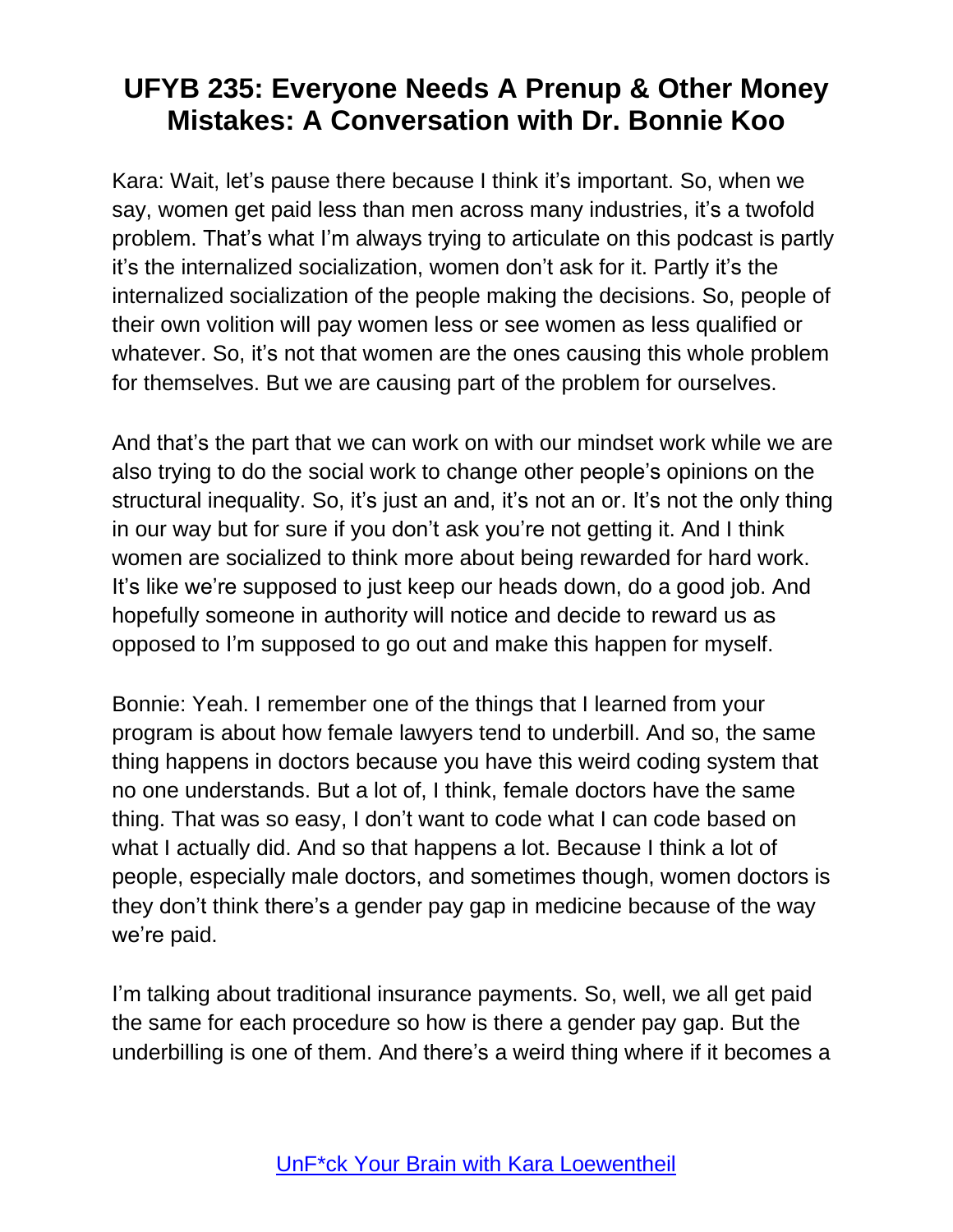female dominated field, the salaries mysteriously decrease, mysteriously. Is it a coincidence?

Kara: Right. It's not a mystery, not a coincidence. Can you give us an example of what's a field where as it became female dominant, salaries went down?

Bonnie: Pediatrics, ob gyn.

Kara: Interesting. So basically, as women began joining medicine in higher numbers and then joining those specialties then the salary went down?

Bonnie: Yeah. I mean med schools are now 50/50, the actual workforce, I don't know the exact breakdown but it's not 50/50. And part of that's because it wasn't always 50/50 in the school so you kind of have to wait for people to retire or die. And also, there's actually become a big crisis in medicine, well, in general but I'm talking about the female specific part is women go part-time or quit at much higher rates than men. And part of it's because they're moms. And so that is part of it. It doesn't tell the whole story.

Kara: Yeah, I mean we've talked I think on the podcast before about also the idea that a lot of people just are so stressed out by work, partly because of work culture then probably because of their unmanaged minds. And for women it's more socially acceptable to go part-time. Whereas men often don't feel the same. Nobody bats an eye if a woman who's married especially to a dude is like, "Yeah, I work part-time." That's so normalized. Whereas men are not as normalized to do that. And then obviously people who are single moms don't necessarily have that luxury.

So can you tell us a little bit, we've now talked about all the problems, and so get a prenup, that's one of your suggestions. Can you tell us a little bit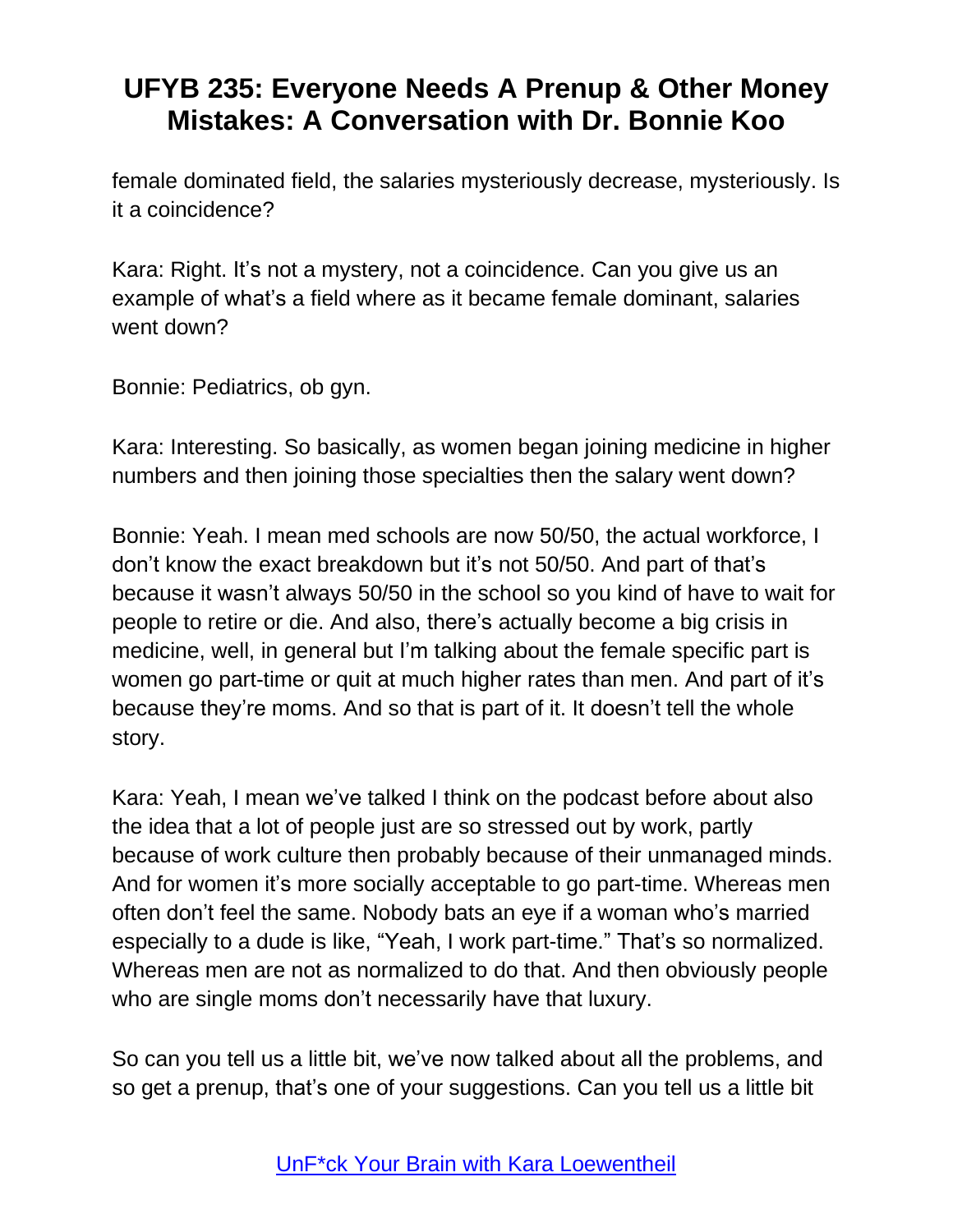about some kind of thought or mindset shifts that you recommend women start practicing? So, if somebody's listening to this podcast and they're like, "Fuck, I never negotiate for more money. I'm definitely terrified that everybody thinks I'm greedy. I don't think I'm responsible with money and where would I even start?" What would you say?

Bonnie: Well, they should join The Clutch.

Kara: I did not set her up to say that, that was a spontaneous observation.

Bonnie: Well, that's just obvious. Yeah, they're going to learn all the things. And then in my book I go into it. And there's some stuff I talk of, that's not so much female specific. But one of the things I love talking about is debt.

Kara: Yes, let's talk about debt.

Bonnie: People hate debt and it's this huge burden that people have. So, I can talk about that. And then sort of attached to debt is people are very – they love to celebrate being debt-free. So, I'm in these Facebook groups and people announce it. And Dave Ramsey, there's the Debt-Free Scream, I don't know if you've heard of that.

Kara: Yes.

Bonnie: Yeah. People come on the show and they scream it and it's this whole thing. So, I think that's great. I think it is something to celebrate, if you have loans. So, I'm not saying you shouldn't celebrate it. But I never see women celebrating being rich. Oh my God, I just passed the one million mark in my retirement accounts. I'm so excited. No one does that. And in fact, there's one group I'm in, if you somehow say, it's not even somehow because sometimes you're giving context to ask for a advice. And they'll say, "I have 2.1 million in my retirement accounts."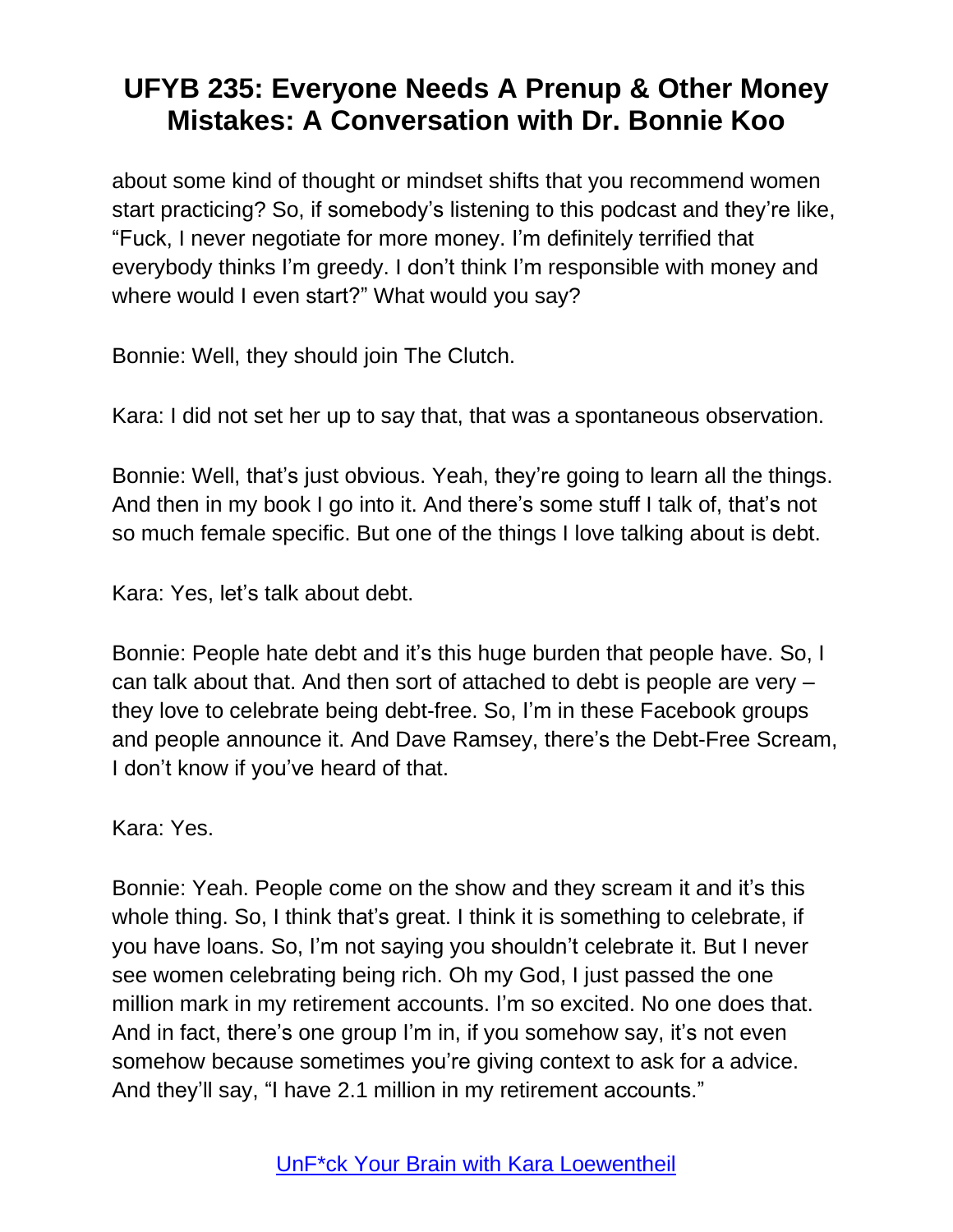Women literally attack these women saying, "How do you have any money problems? Why are you bragging about the money?" It's just this interesting dichotomy to me. It's like, it's okay to celebrate being debt-free. And sometimes you're paying off a significant amount of money. Student loans could be 500 grand.

Kara: Right. So, if you had not paid those off you just have it sitting in your account and that would be bad. But if you use it to pay off the debt then that's good?

Bonnie: Yeah.

Kara: You created the same amount of money but if you keep it it's bad, but if you use it to pay off student debt then it's good? [Crosstalk] going to break a little bit.

Bonnie: Yeah, [crosstalk] of how what you do with your money. But yeah, I find that fascinating. One of the goals I have is for women to celebrate, not just to themselves because I think that's important. But then also celebrate it in public. That might be a big jump. But it has to start with them celebrating it at least internally and maybe share it with their friends and then maybe share it in a community. And my goal is eventually for people just to celebrate having money.

People are so afraid, and especially doctors are so afraid to talk about it because they're like, "Well, I don't want patients to think I'm rich." I'm like, "But you are."

Kara: But it's also so important to point out, this actually has nothing to do with being rich. One of the things I see in my students or coaches, and one of the reasons I think I made much more money faster than I ever thought I would is that the ones who are super excited that they made \$500 with their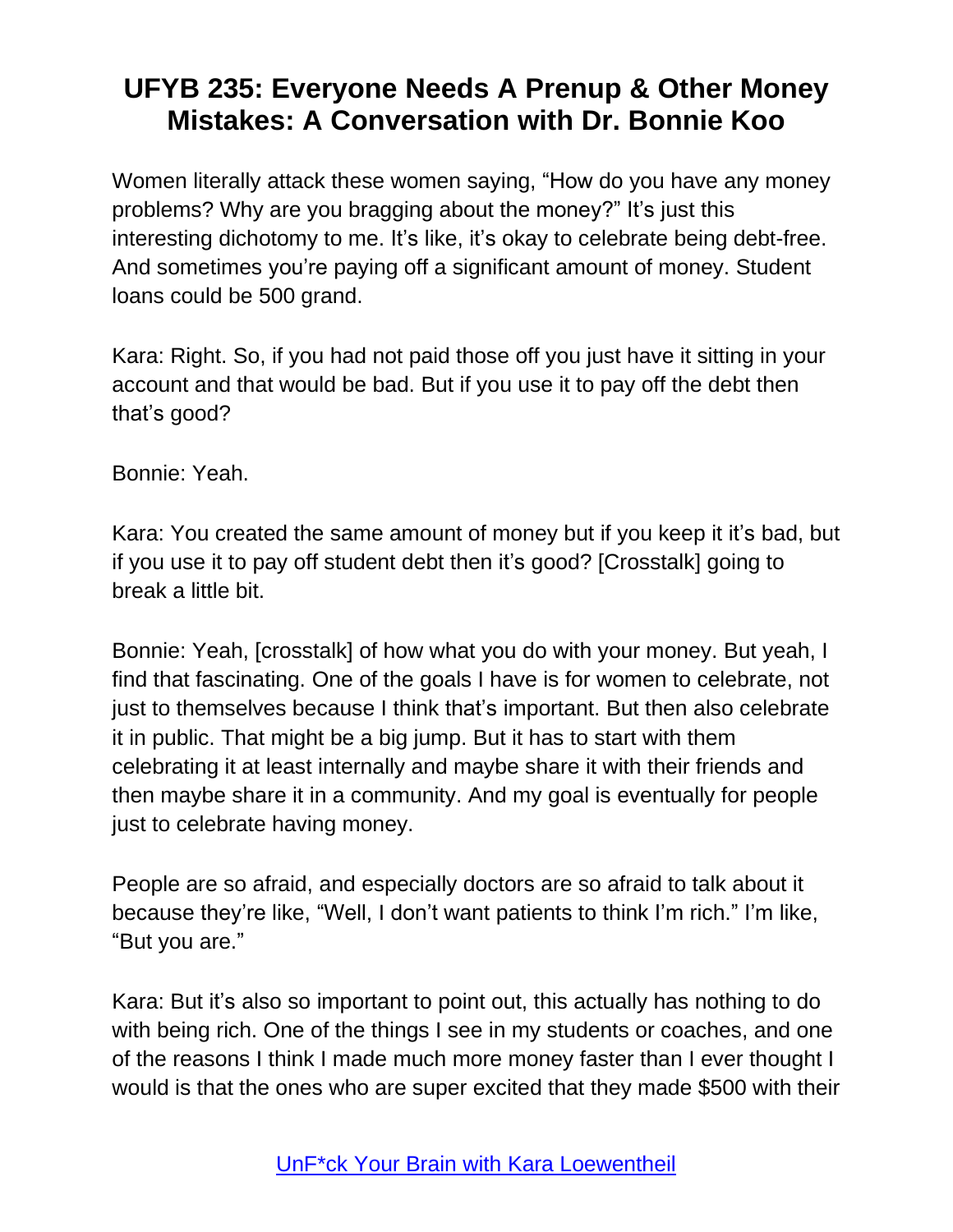first client are the ones who go on to make a million. The people who struggle to make more money are the people who are always thinking about how the money they have isn't enough and that it doesn't count, and it's not good enough, and it should be more.

So, they're just always kind of shaming themselves about the money that they have made and sort of rejecting it and not wanting to celebrate it. So, I think this celebrating what you've created is so important. And it has to start way before you have \$2 million in your retirement account or whatever, or even if you never had that much. The way you will feel and the way you will think and act are so different when you're coming from a place to being like, "Somebody paid me 25 bucks for a coaching session. That's amazing. I just created that with my mind."

I am way more excited about my students making a grand than they are. And I'm always like, "This is the problem, I'm super excited for you." And I was super excited for myself and that is part of why I was able to create a lot of revenue quickly is it was all positive to me. I was like, "This is amazing, and another \$100." That is the energy you have to have about your money if you want to (a) just enjoy it and (b) certainly if you want to create more.

Bonnie: Yeah. And what you're just describing is really kind of speaks to the perfectionist mindset. You're not happy until you reach the goal. And so, when I coach clients on, let's say I have a coach who wants to make their first 100K. That's kind of a big popular goal. I'm like, "How do you think the 100K comes? It's not like you wake up one day and it's there and the day it wasn't there. You make a dollar a time, a 100 bucks at a time" That's how it works.

Kara: Right. And we're like, "I'm not going to celebrate until we get to the amount." And then we get to the amount and we're like, "Now it has to be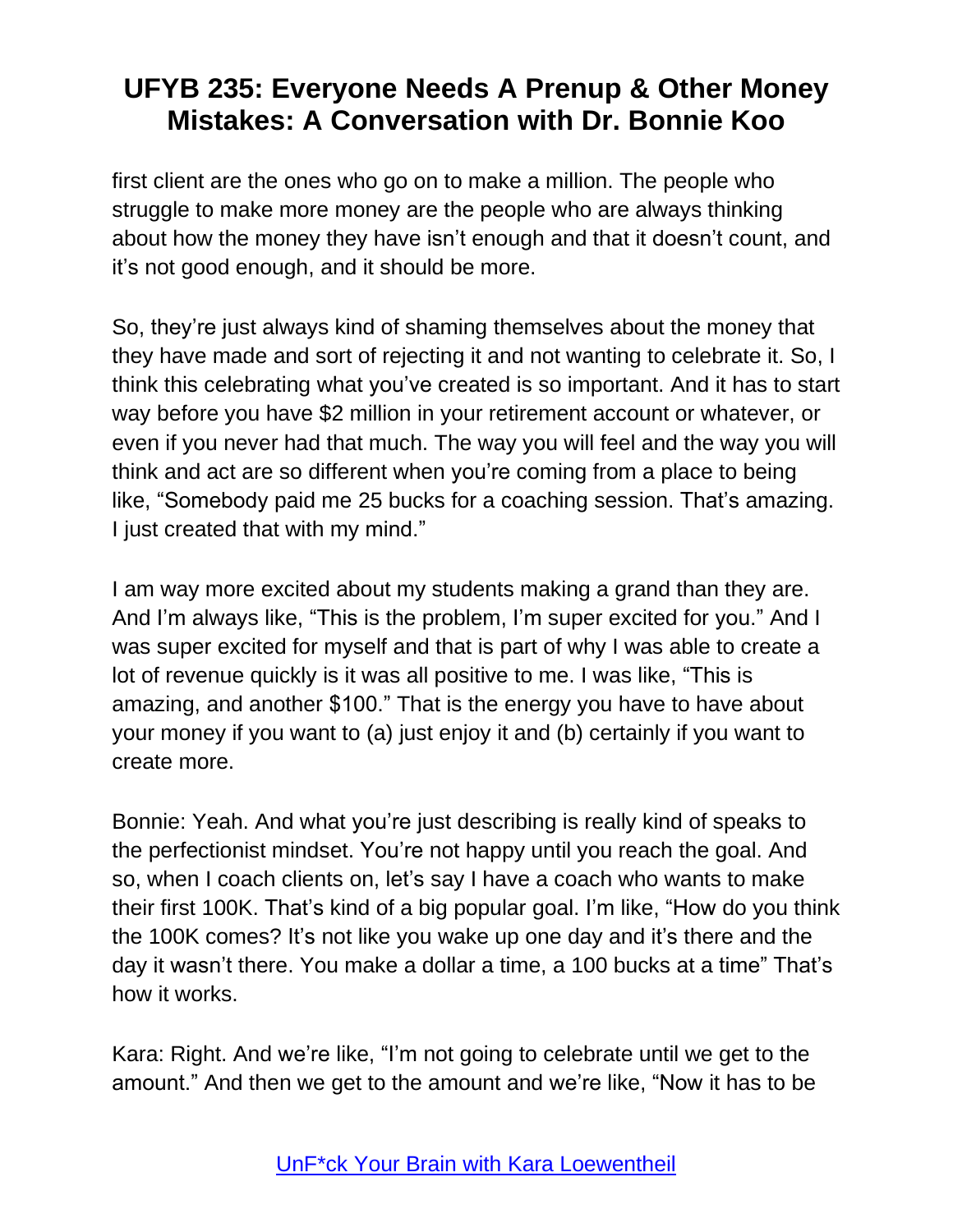200 and also I feel ashamed that I had 100 and I shouldn't tell anybody." So, you have to celebrate along the way, or it doesn't matter how much money you have, you're never going to feel any of the emotions that you're hoping to feel.

Bonnie: Yeah.

Kara: Yeah, I love that. Alright, everybody should do public money celebrations, we should start doing that. Where can people find you, find the book?

Bonnie: Yeah, so everything's Wealthy Mom MD. So that's the website. That's Instagram. And if you go to my website, you'll be able to see the book. And obviously the book is sold everywhere you can buy a book, not just Amazon but some of the other indie shops too.

Kara: Go order the book, bookshop.org is my favorite for ordering books online, not from Amazon. It's a website that links up all these independent bookstores. So, it works like Amazon, you just go there and everything, they ship it to you. It's not one day but most of us don't need to read a book literally that day. But your money goes to independent bookstores, some of them owned by women hopefully. Thank you so much, Bonnie for coming to shake us up about prenups and celebrating our money. I think this was such an amazing episode.

Bonnie: You're welcome.

—

If you're loving what you're learning in the podcast, you have got to come check out The Clutch. The Clutch is the podcast community for all things